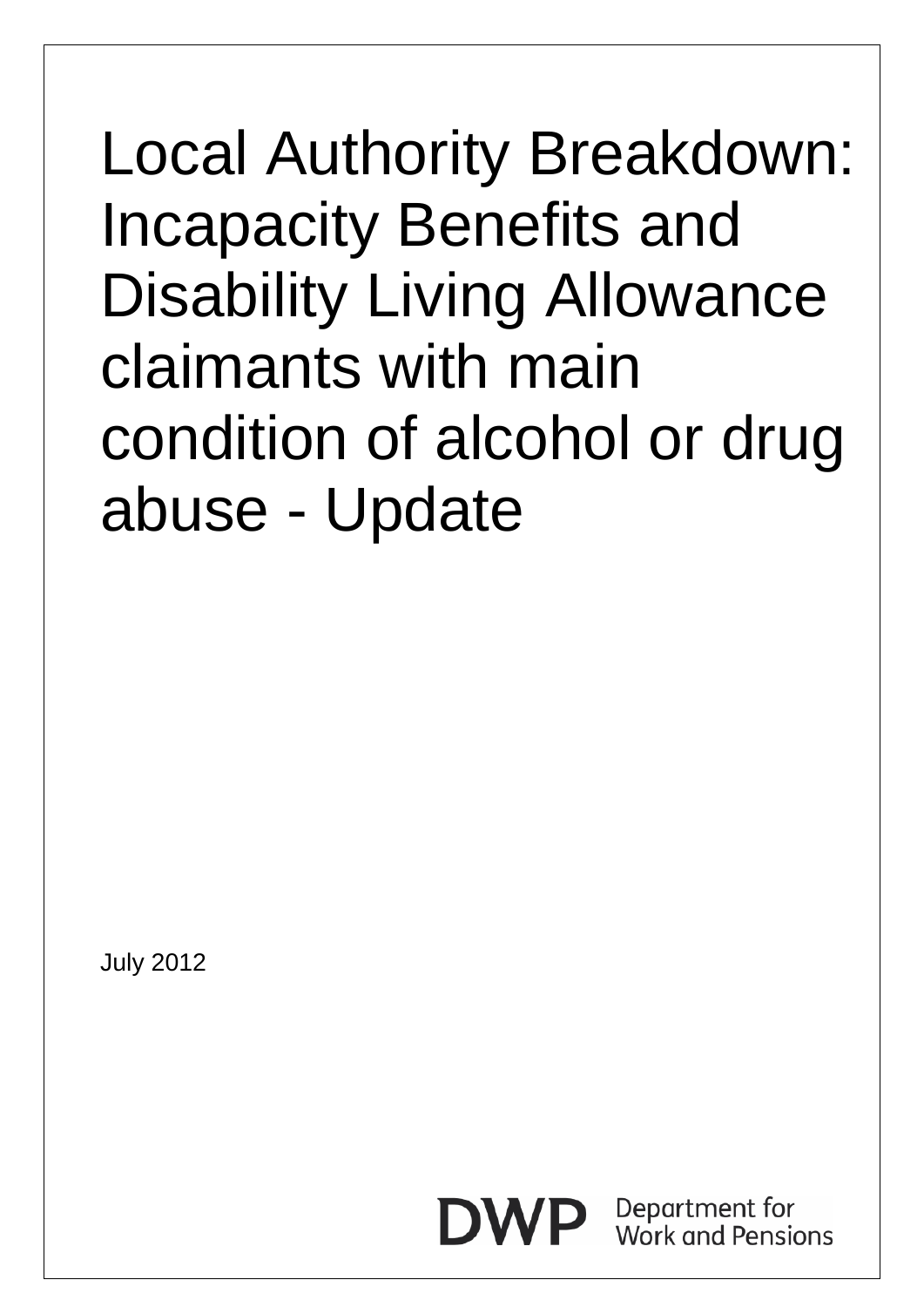## **Background**

Incapacity benefits are weekly payments for people who become incapable of work while under State Pension age. They are:

- Employment and Support Allowance (ESA), which is for new claimants from October 2008, offers personalised support and financial help, so that claimants can do appropriate work, if they are able to, and provides increased financial support for those who have an illness or disability that severely affects their ability to work.
- Incapacity Benefit (IB) provides support for people who cannot work because of an illness or disability which started before October 2008. Similarly, Severe Disablement Allowance (SDA) could be claimed before April 2001 by those unable to work for at least 28 weeks in a row because of illness or disability.

IB and SDA are being phased out, and work is underway to review claims of those under state pension age to see if they can claim ESA instead.

Disability Living Allowance (DLA) is a non-means-tested benefit that provides a cash contribution towards the extra costs of needs arising from an impairment or health condition. From 2013 the Government is proposing to replace DLA with a new benefit called Personal Independence Payment to support disabled working age people with the greatest needs and help them live more independently.

More information on incapacity benefits and DLA is available on the DirectGov website at http://www.direct.gov.uk/en/DisabledPeople/FinancialSupport/esa/DG\_171894 and http://www.direct.gov.uk/en/MoneyTaxAndBenefits/BenefitsTaxCreditsAndOtherSupport/Di sabledpeople/DG\_10018702 .

The Department publishes a range of statistical information on IB/SDA, ESA and DLA claimants at http://research.dwp.gov.uk/asd/index.php?page=tabtool, including statistics on the numbers of claimants by the main medical condition and local authority area of residence of the claimant.

This analysis provides a breakdown of the local authority of residence of those whose main medical condition is drug or alcohol abuse, at February 2010 to November 2011. It updates earlier publications in January 2012, July 2011 and December 2010, providing a longer time series.

## **Results**

To qualify for IB, claimants have to undertake a medical assessment of incapacity for work called a Personal Capability Assessment. Under the ESA regime, new claimants have to undergo the Work Capability assessment. Since April 2011 IB recipients have begun also to undertake this assessment. The medical condition recorded on the claim form does not itself confer entitlement to IB or ESA. So, for example, a decision on entitlement for a customer claiming IB or ESA on the basis of drug or alcohol abuse would be based on their ability to carry out the range of activities assessed by the Personal / Work Capability Assessment; or on the effects of any associated mental health problems.

Similarly, entitlement to DLA depends on an assessment of how much help someone needs with personal care and/or mobility because of their disability. A diagnosed impairment or medical condition does not in most cases mean that someone is